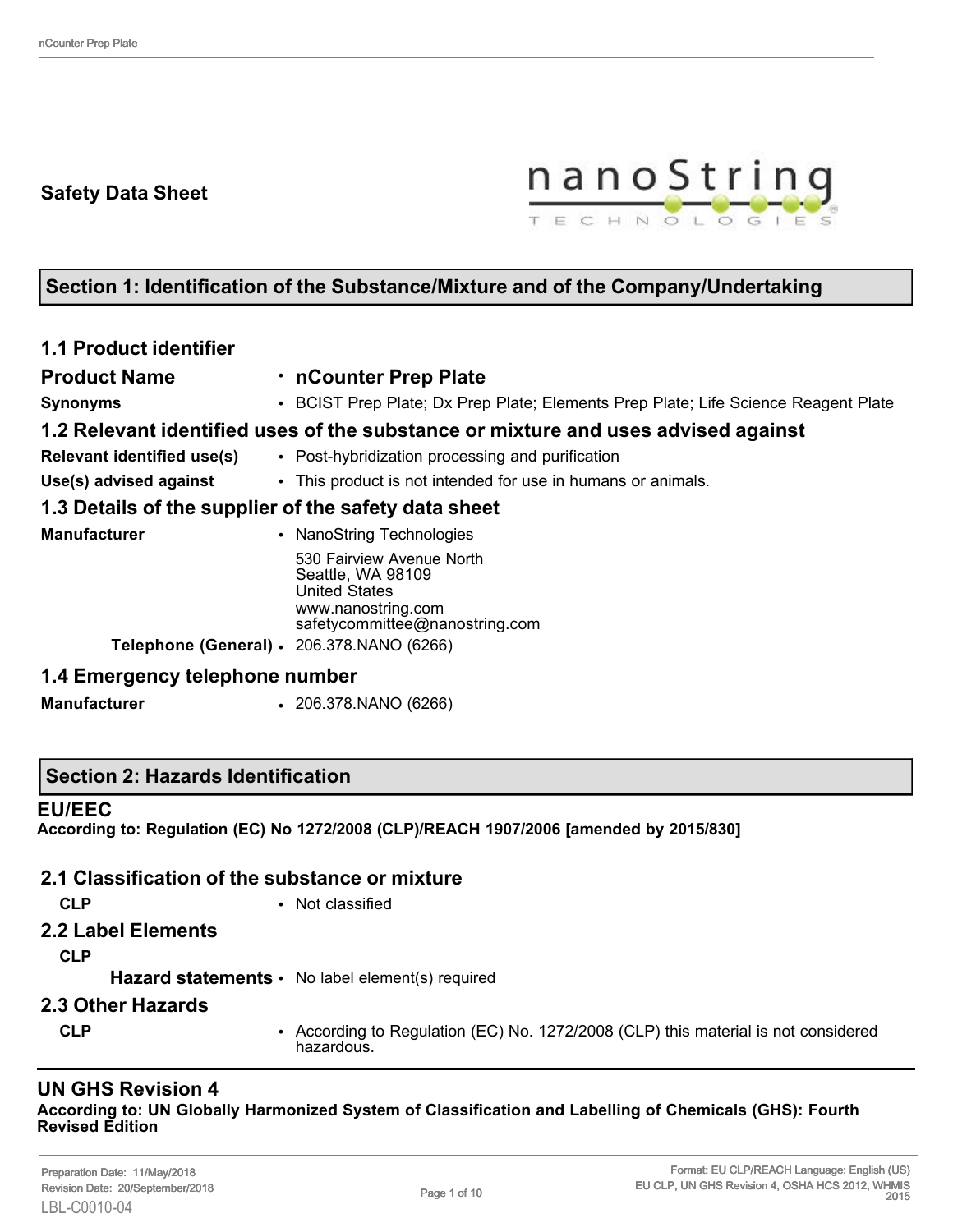| 2.1 Classification of the substance or mixture |                                                                                                                                             |  |  |  |  |
|------------------------------------------------|---------------------------------------------------------------------------------------------------------------------------------------------|--|--|--|--|
|                                                |                                                                                                                                             |  |  |  |  |
| <b>UN GHS</b>                                  | • Not classified                                                                                                                            |  |  |  |  |
| 2.2 Label elements                             |                                                                                                                                             |  |  |  |  |
| <b>UN GHS</b>                                  |                                                                                                                                             |  |  |  |  |
|                                                | Hazard statements · No label element(s) required                                                                                            |  |  |  |  |
| <b>Precautionary statements</b>                |                                                                                                                                             |  |  |  |  |
| 2.3 Other hazards                              |                                                                                                                                             |  |  |  |  |
| <b>UN GHS</b>                                  | • According to the Globally Harmonized System for Classification and Labeling (GHS)<br>this product is not considered hazardous             |  |  |  |  |
| <b>United States (US)</b>                      |                                                                                                                                             |  |  |  |  |
| According to: OSHA 29 CFR 1910.1200 HCS        |                                                                                                                                             |  |  |  |  |
| 2.1 Classification of the substance or mixture |                                                                                                                                             |  |  |  |  |
| <b>OSHA HCS 2012</b>                           | • Not classified                                                                                                                            |  |  |  |  |
| 2.2 Label elements                             |                                                                                                                                             |  |  |  |  |
| <b>OSHA HCS 2012</b>                           |                                                                                                                                             |  |  |  |  |
|                                                | Hazard statements · No label element(s) required                                                                                            |  |  |  |  |
| 2.3 Other hazards                              |                                                                                                                                             |  |  |  |  |
| OSHA HCS 2012                                  | • This product is not considered hazardous under the U.S. OSHA 29 CFR 1910.1200<br>Hazard Communication Standard.                           |  |  |  |  |
| Canada<br><b>According to: WHMIS 2015</b>      |                                                                                                                                             |  |  |  |  |
|                                                |                                                                                                                                             |  |  |  |  |
| 2.1 Classification of the substance or mixture |                                                                                                                                             |  |  |  |  |
| <b>WHMIS 2015</b>                              | • Not classified                                                                                                                            |  |  |  |  |
| 2.2 Label elements<br><b>WHMIS 2015</b>        |                                                                                                                                             |  |  |  |  |
|                                                | <b>Hazard statements •</b> No label element(s) required                                                                                     |  |  |  |  |
|                                                |                                                                                                                                             |  |  |  |  |
| <b>Precautionary statements</b>                |                                                                                                                                             |  |  |  |  |
| 2.3 Other hazards                              |                                                                                                                                             |  |  |  |  |
| <b>WHMIS 2015</b>                              | • In Canada, the product mentioned above is not considered hazardous under the<br>Workplace Hazardous Materials Information System (WHMIS). |  |  |  |  |

# **Section 3 - Composition/Information on Ingredients**

## **3.1 Substances**

• Material does not meet the criteria of a substance.

## **3.2 Mixtures**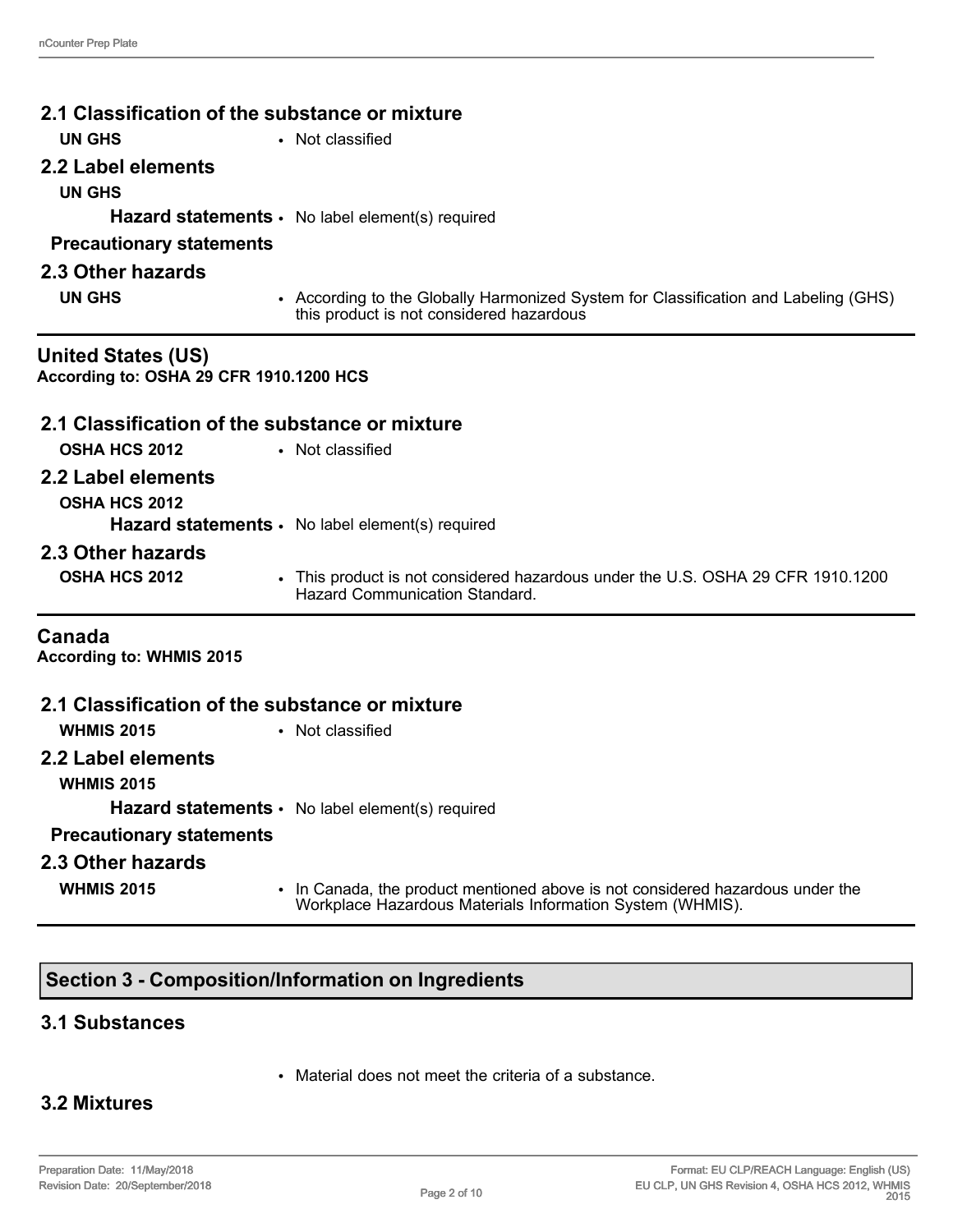| <b>Composition</b>      |                                                                            |                    |                                                                      |                                                                                                                                                        |                 |  |
|-------------------------|----------------------------------------------------------------------------|--------------------|----------------------------------------------------------------------|--------------------------------------------------------------------------------------------------------------------------------------------------------|-----------------|--|
| Chemical<br><b>Name</b> | <b>Identifiers</b>                                                         | $\%$               | <b>LD50/LC50</b>                                                     | <b>Classifications According to</b><br><b>Regulation/Directive</b>                                                                                     | <b>Comments</b> |  |
| Component<br>A          | <b>NDA</b>                                                                 | 38% TO<br>48%      | <b>NDA</b>                                                           | <b>EU CLP: Not Classified</b><br><b>UN GHS Revision 4: Not Classified</b><br>OSHA HCS 2012: Not Classified<br><b>WHMIS 2015: Not Classified</b>        | <b>NDA</b>      |  |
| Component B             | <b>NDA</b>                                                                 | 8% TO 10%          | <b>NDA</b>                                                           | <b>EU CLP: Not Classified</b><br><b>UN GHS Revision 4: Not Classified</b><br><b>OSHA HCS 2012: Not Classified</b><br><b>WHMIS 2015: Not Classified</b> | <b>NDA</b>      |  |
| Component C             | <b>NDA</b>                                                                 | 10% TO<br>15%      | <b>NDA</b>                                                           | <b>EU CLP: Not Classified</b><br><b>UN GHS Revision 4: Not Classified</b><br><b>OSHA HCS 2012: Not Classified</b><br><b>WHMIS 2015: Not Classified</b> | <b>NDA</b>      |  |
| Component D             | <b>NDA</b>                                                                 | 15% TO<br>20%      | <b>NDA</b>                                                           | <b>EU CLP: Not Classified</b><br><b>UN GHS Revision 4: Not Classified</b><br><b>OSHA HCS 2012: Not Classified</b><br><b>WHMIS 2015: Not Classified</b> | <b>NDA</b>      |  |
| Component E             | <b>NDA</b>                                                                 | 15% TO<br>20%      | <b>NDA</b>                                                           | <b>EU CLP: Not Classified</b><br><b>UN GHS Revision 4: Not Classified</b><br><b>OSHA HCS 2012: Not Classified</b><br><b>WHMIS 2015: Not Classified</b> | <b>NDA</b>      |  |
| Component F             | <b>NDA</b>                                                                 | 1% TO 10%          | <b>NDA</b>                                                           | <b>EU CLP: Not Classified</b><br><b>UN GHS Revision 4: Not Classified</b><br><b>OSHA HCS 2012: Not Classified</b><br><b>WHMIS 2015: Not Classified</b> | <b>NDA</b>      |  |
| Component<br>G          | CAS:26628-22-8<br>EC Number:247-<br>852-1<br>EU Index:011-004-<br>$00 - 7$ | $\lt$<br>0.000009% | Ingestion/Oral-Rat LD50 .<br>27 mg/kg<br>Skin-Rabbit LD50 · 20 mg/kg | EU CLP: Union workplace exposure limit<br>OSHA HCS 2012: Exposure limit                                                                                | <b>NDA</b>      |  |

## **Section 4 - First Aid Measures**

## **4.1 Description of first aid measures**

| <b>Inhalation</b>         | • Move victim to fresh air. Administer oxygen if breathing is difficult. Give artificial<br>respiration if victim is not breathing.                                            |
|---------------------------|--------------------------------------------------------------------------------------------------------------------------------------------------------------------------------|
| <b>Skin</b>               | . In case of contact with substance, immediately flush skin with running water for at<br>least 20 minutes.                                                                     |
| Eye                       | • In case of contact with substance, immediately flush eyes with running water for at<br>least 20 minutes.                                                                     |
| Ingestion                 | • If swallowed, rinse mouth with water (only if the person is conscious) If large quantities<br>are swallowed, call a physician immediately.                                   |
|                           | 4.2 Most important symptoms and effects, both acute and delayed                                                                                                                |
|                           | • Refer to Section 11 - Toxicological Information.                                                                                                                             |
|                           | 4.3 Indication of any immediate medical attention and special treatment needed                                                                                                 |
| <b>Notes to Physician</b> | • All treatments should be based on observed signs and symptoms of distress in the<br>patient. Consideration should be given to the possibility that overexposure to materials |

## **Section 5 - Firefighting Measures**

other than this product may have occurred.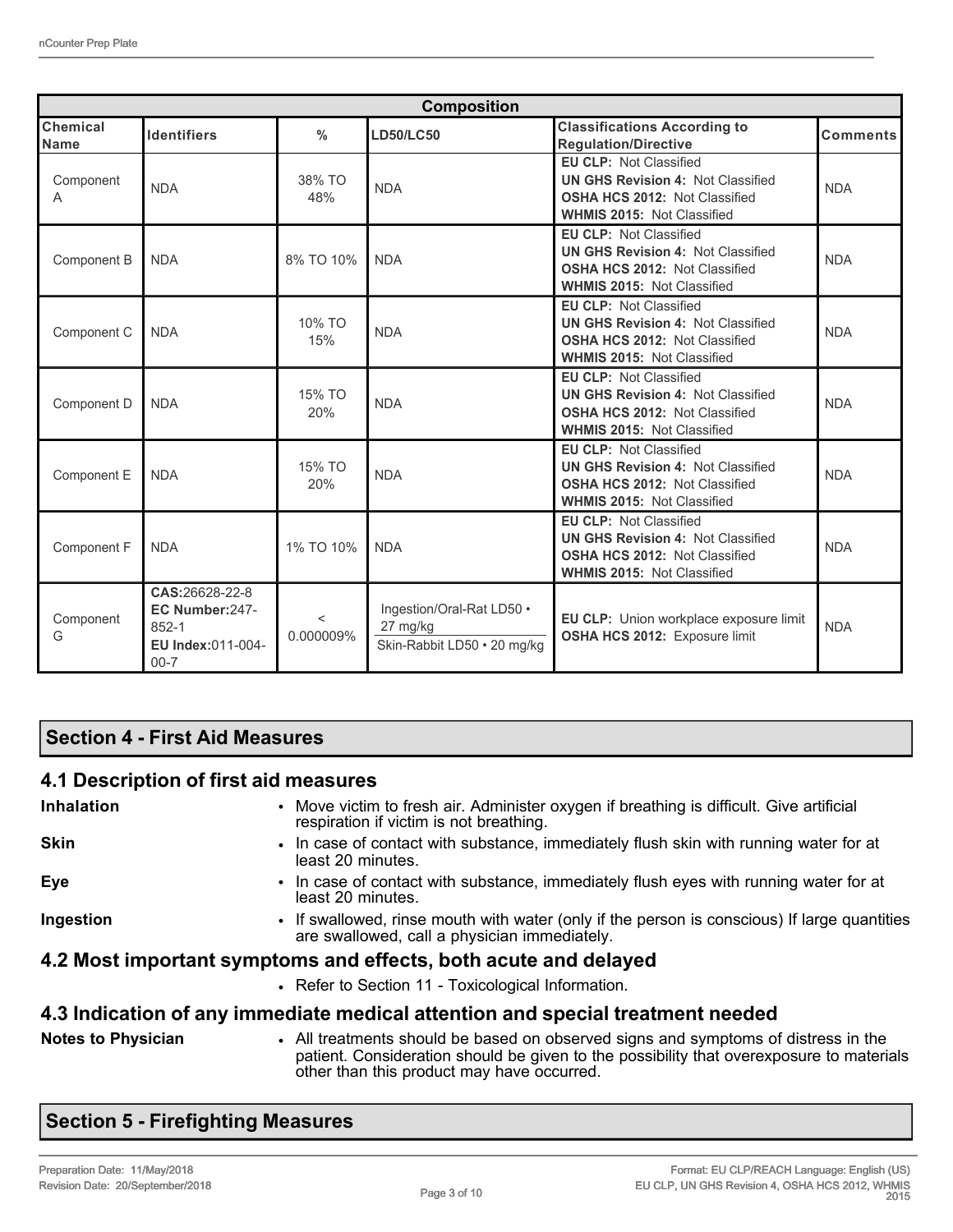**Media**

## **5.1 Extinguishing media**

**Suitable Extinguishing Media** • LARGE FIRE: Water spray, fog or regular foam. SMALL FIRES: Dry chemical, CO2, water spray or regular foam. **Unsuitable Extinguishing**  • No data available.

#### **5.2 Special hazards arising from the substance or mixture**

| <b>Hazards</b>                                 | <b>Unusual Fire and Explosion</b> . Some may burn but none ignite readily. |
|------------------------------------------------|----------------------------------------------------------------------------|
| <b>Hazardous Combustion</b><br><b>Products</b> | • No data available.                                                       |

#### **5.3 Advice for firefighters**

• Move containers from fire area if you can do it without risk. Wear positive pressure self-contained breathing apparatus (SCBA). Structural firefighters' protective clothing provides limited protection in fire situations ONLY; it is not effective in spill situations where direct contact with the substance is possible. Wear chemical protective clothing that is specifically recommended by the manufacturer. It may provide little or no thermal protection.

#### **Section 6 - Accidental Release Measures**

#### **6.1 Personal precautions, protective equipment and emergency procedures**

| <b>Personal Precautions</b> | • Ventilate enclosed areas. Do not walk through spilled material. Use appropriate<br>Personal Protective Equipment (PPE) |
|-----------------------------|--------------------------------------------------------------------------------------------------------------------------|
|                             |                                                                                                                          |

**Emergency Procedures** • Keep unauthorized personnel away. Stay upwind.

#### **6.2 Environmental precautions**

• Avoid run off to waterways and sewers.

## **6.3 Methods and material for containment and cleaning up**

| Containment/Clean-up | Stop leak if you can do it without risk.                                        |
|----------------------|---------------------------------------------------------------------------------|
| <b>Measures</b>      | SMALL SPILLS: Take up with sand or other non-combustible absorbent material and |
|                      | place into containers for later disposal.                                       |
|                      | LARGE SPILLS: Dike far ahead of liquid spill for later disposal.                |

## **6.4 Reference to other sections**

• Refer to Section 8 - Exposure Controls/Personal Protection and Section 13 - Disposal Considerations.

## **Section 7 - Handling and Storage**

## **7.1 Precautions for safe handling**

| <b>Handling</b><br>• Handle in accordance with good industrial hygiene and safety practice. Wear<br>recommended Personal Protective Equipment when handling. |  |
|--------------------------------------------------------------------------------------------------------------------------------------------------------------|--|
|--------------------------------------------------------------------------------------------------------------------------------------------------------------|--|

## **7.2 Conditions for safe storage, including any incompatibilities**

- 
- **Storage •** Keep container tightly closed and store at recommended temperature.
- **7.3 Specific end use(s)**
- Refer to Section 1.2 Relevant identified uses.

## **Section 8 - Exposure Controls/Personal Protection**

## **8.1 Control parameters**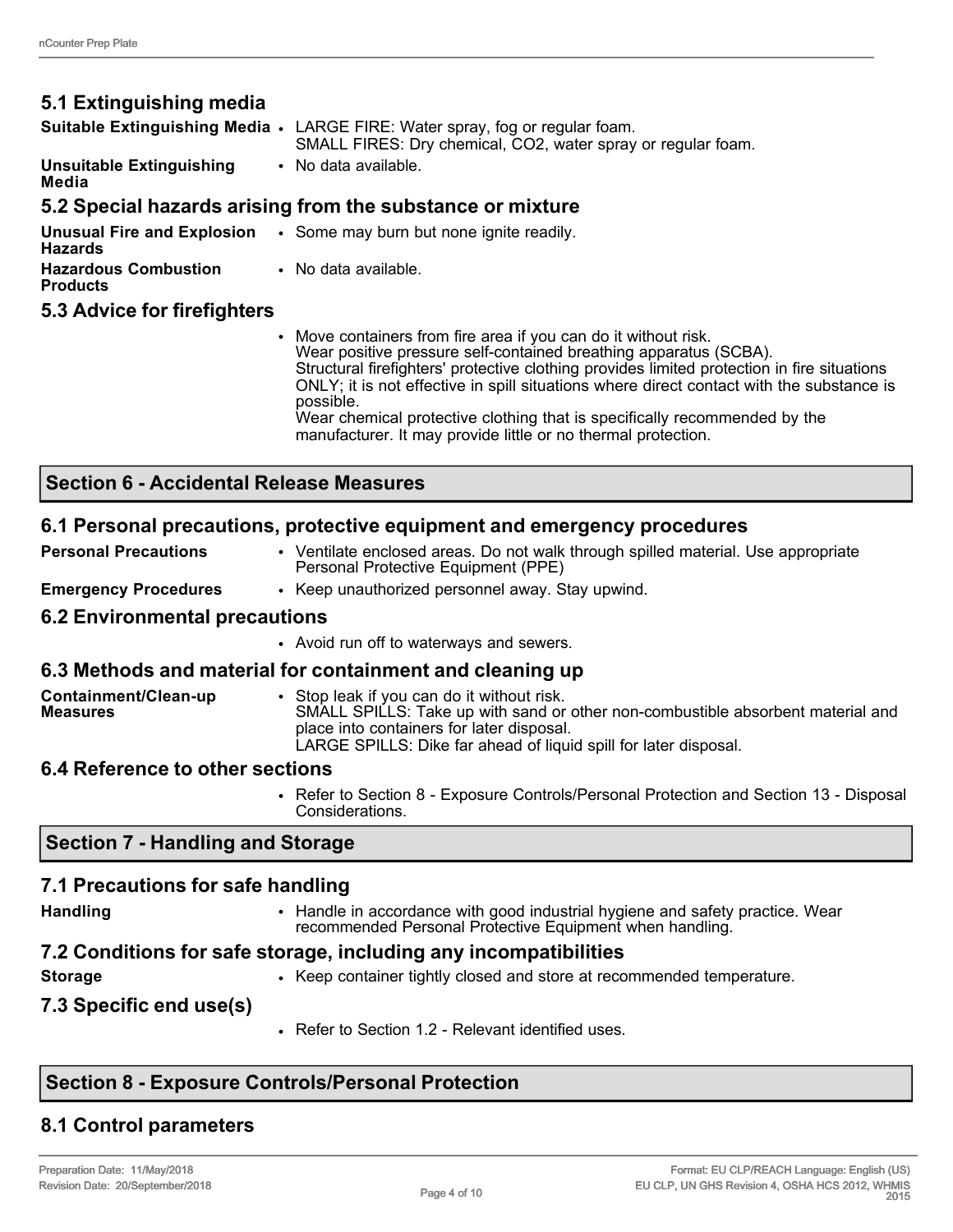| <b>Exposure Limits/Guidelines</b> |               |                                                                                                                       |              |  |
|-----------------------------------|---------------|-----------------------------------------------------------------------------------------------------------------------|--------------|--|
|                                   | <b>Result</b> | ACGIH                                                                                                                 | <b>NIOSH</b> |  |
| Component G<br>$(26628-22-8)$     |               | Ceilings 0.29 mg/m3 Ceiling (as Sodium azide); 0.11 ppm Ceiling 0.1 ppm Ceiling (as HN3); 0.3 mg/m3 Ceiling (as NaN3) |              |  |

#### **8.2 Exposure controls**

| <b>Engineering</b><br><b>Measures/Controls</b> | • Good general ventilation should be used. Ventilation rates should be matched to<br>conditions. If applicable, use process enclosures, local exhaust ventilation, or other<br>engineering controls to maintain airborne levels below recommended exposure limits.<br>If exposure limits have not been established, maintain airborne levels to an acceptable<br>level. |
|------------------------------------------------|-------------------------------------------------------------------------------------------------------------------------------------------------------------------------------------------------------------------------------------------------------------------------------------------------------------------------------------------------------------------------|
| <b>Personal Protective Equipment</b>           |                                                                                                                                                                                                                                                                                                                                                                         |
| <b>Respiratory</b>                             | • In case of insufficient ventilation, wear suitable respiratory equipment.                                                                                                                                                                                                                                                                                             |

| Eye/Face         | Wear protective eyewear (goggles, face shield, or safety glasses). |  |
|------------------|--------------------------------------------------------------------|--|
| <b>Skin/Body</b> | • No protective clothing expected to be needed.                    |  |

**Environmental Exposure Controls**

• Follow best practice for site management and disposal of waste.

#### **Key to abbreviations**

ACGIH = American Conference of Governmental Industrial Hygiene

NIOSH = National Institute of Occupational Safety and Health

STEL = Short Term Exposure Limits are based on 15-minute exposures

TWA = Time-Weighted Averages are based on 8h/day, 40h/week exposures

## **Section 9 - Physical and Chemical Properties**

## **9.1 Information on Basic Physical and Chemical Properties**

| <b>Material Description</b>                      |              |                              |                  |  |  |
|--------------------------------------------------|--------------|------------------------------|------------------|--|--|
| <b>Physical Form</b>                             | Liquid       | Appearance/Description       | Odorless liquid. |  |  |
| Color                                            | Data lacking | Odor                         | Odorless         |  |  |
| <b>Odor Threshold</b>                            | Data lacking |                              |                  |  |  |
| <b>General Properties</b>                        |              |                              |                  |  |  |
| <b>Boiling Point</b>                             | Data lacking | Melting Point/Freezing Point | Data lacking     |  |  |
| Decomposition Temperature                        | Data lacking | pH                           | Data lacking     |  |  |
| Specific Gravity/Relative Density                | Data lacking | <b>Water Solubility</b>      | Data lacking     |  |  |
| Viscosity                                        | Data lacking | <b>Explosive Properties</b>  | Data lacking     |  |  |
| Oxidizing Properties:                            | Data lacking |                              |                  |  |  |
| <b>Volatility</b>                                |              |                              |                  |  |  |
| Vapor Pressure                                   | Data lacking | <b>Vapor Density</b>         | Data lacking     |  |  |
| <b>Evaporation Rate</b>                          | Data lacking |                              |                  |  |  |
| Flammability                                     |              |                              |                  |  |  |
| <b>Flash Point</b>                               | Data lacking | UEL                          | Data lacking     |  |  |
| LEL                                              | Data lacking | Autoignition                 | Data lacking     |  |  |
| Flammability (solid, gas)                        | Data lacking |                              |                  |  |  |
| <b>Environmental</b>                             |              |                              |                  |  |  |
| Octanol/Water Partition coefficient Data lacking |              |                              |                  |  |  |

## **9.2 Other Information**

• No additional physical and chemical parameters noted.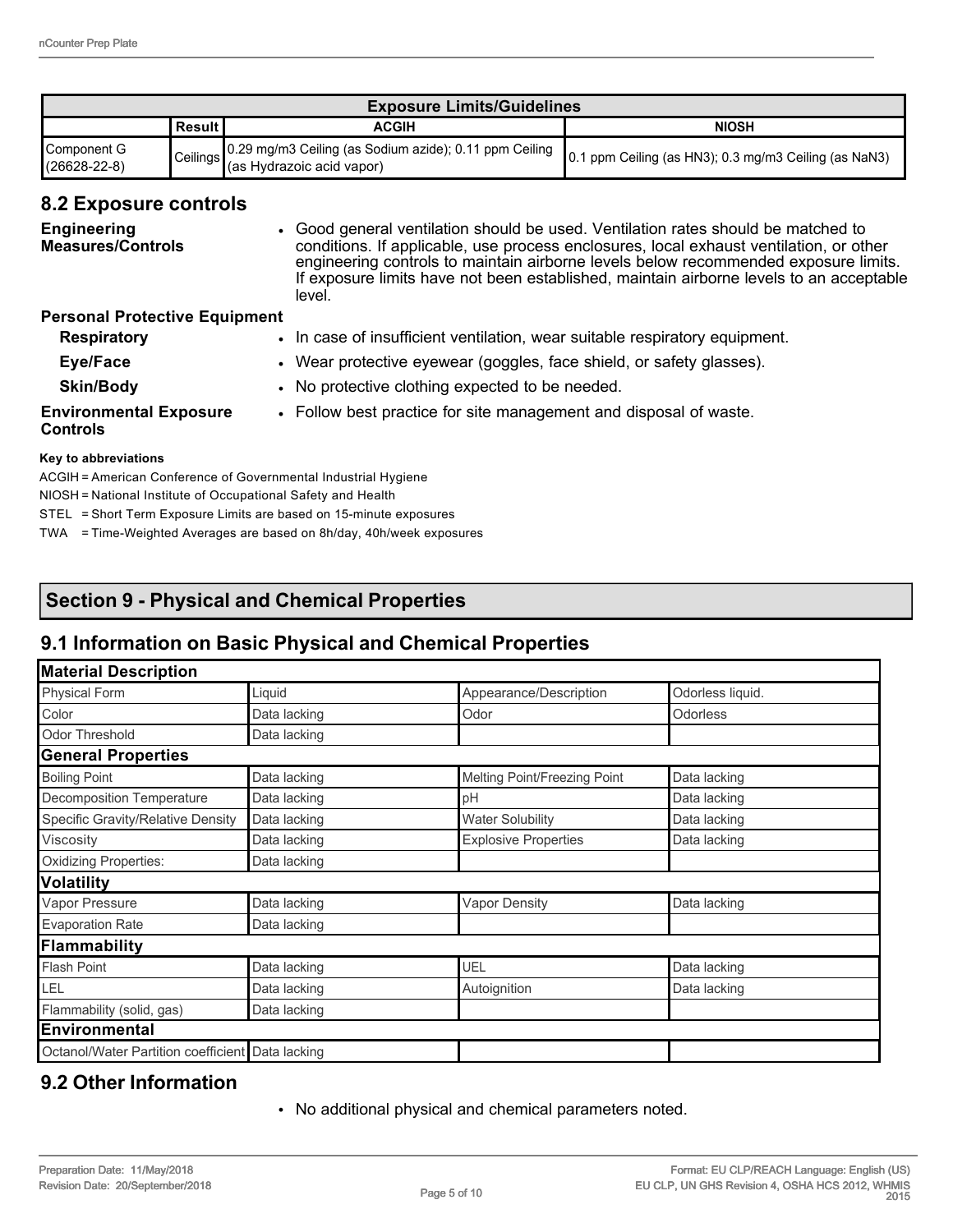|  |  |  |  | Section 10: Stability and Reactivity |
|--|--|--|--|--------------------------------------|
|--|--|--|--|--------------------------------------|

#### **10.1 Reactivity**

• No dangerous reaction known under conditions of normal use.

#### **10.2 Chemical stability**

• Stable

#### **10.3 Possibility of hazardous reactions**

• Hazardous polymerization will not occur.

#### **10.4 Conditions to avoid**

• No data available.

#### **10.5 Incompatible materials**

• Strong oxidizing agents.

#### **10.6 Hazardous decomposition products**

• Thermal decomposition can lead to release of irritating and toxic gases and vapors. Carbon oxides.

## **Section 11 - Toxicological Information**

#### **11.1 Information on toxicological effects**

| <b>Classification</b>                                                                                                |
|----------------------------------------------------------------------------------------------------------------------|
| EU/CLP · Data lacking<br>UN GHS 4 . Data lacking<br>OSHA HCS 2012 . Data lacking<br>WHMIS 2015 . Data lacking        |
| EU/CLP . Data lacking<br>UN GHS 4 . Data lacking<br>OSHA HCS 2012 . Data lacking<br><b>WHMIS 2015 • Data lacking</b> |
| EU/CLP · Data lacking<br>UN GHS 4 . Data lacking<br>OSHA HCS 2012 . Data lacking<br>WHMIS 2015 . Data lacking        |
| EU/CLP · Data lacking<br>UN GHS 4 . Data lacking<br>OSHA HCS 2012 . Data lacking<br>WHMIS 2015 . Data lacking        |
| EU/CLP . Data lacking<br>UN GHS 4 . Data lacking<br>OSHA HCS 2012 . Data lacking<br>WHMIS 2015 . Data lacking        |
| EU/CLP · Data lacking<br>UN GHS 4 . Data lacking<br>OSHA HCS 2012 . Data lacking<br>WHMIS 2015 . Data lacking        |
|                                                                                                                      |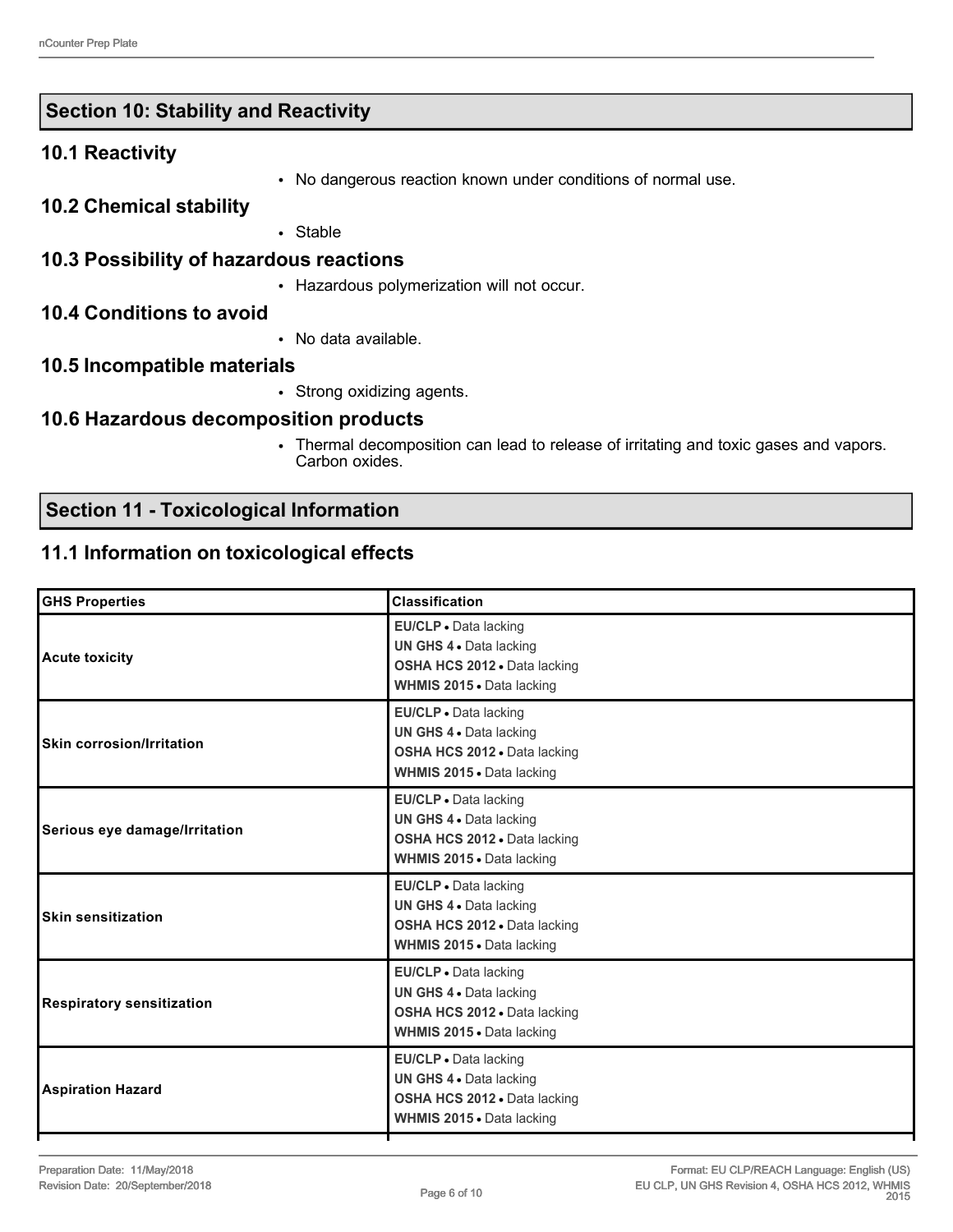| Carcinogenicity                  | EU/CLP • Data lacking<br>UN GHS 4 . Data lacking<br>OSHA HCS 2012 . Data lacking<br>WHMIS 2015 . Data lacking               |
|----------------------------------|-----------------------------------------------------------------------------------------------------------------------------|
| Germ Cell Mutagenicity           | EU/CLP . Data lacking<br>UN GHS 4 . Data lacking<br>OSHA HCS 2012 . Data lacking<br>WHMIS 2015 . Data lacking               |
| <b>Toxicity for Reproduction</b> | EU/CLP · Data lacking<br>UN GHS 4 . Data lacking<br><b>OSHA HCS 2012 - Data lacking</b><br><b>WHMIS 2015 .</b> Data lacking |
| <b>STOT-SE</b>                   | EU/CLP • Data lacking<br>UN GHS 4 . Data lacking<br>OSHA HCS 2012 . Data lacking<br>WHMIS 2015 . Data lacking               |
| <b>STOT-RE</b>                   | EU/CLP . Data lacking<br>UN GHS 4 . Data lacking<br>OSHA HCS 2012 · Data lacking<br>WHMIS 2015 . Data lacking               |

## **Potential Health Effects**

| <b>Inhalation</b>        |                                                                   |
|--------------------------|-------------------------------------------------------------------|
| Acute (Immediate)        | • Under normal conditions of use, no health effects are expected. |
| <b>Chronic (Delayed)</b> | • No data available.                                              |
| <b>Skin</b>              |                                                                   |
| Acute (Immediate)        | • Under normal conditions of use, no health effects are expected. |
| <b>Chronic (Delayed)</b> | • No data available.                                              |
| <b>Eye</b>               |                                                                   |
| Acute (Immediate)        | • Under normal conditions of use, no health effects are expected. |
| <b>Chronic (Delayed)</b> | • No data available.                                              |
| Ingestion                |                                                                   |
| Acute (Immediate)        | • Under normal conditions of use, no health effects are expected. |
| <b>Chronic (Delayed)</b> | • No data available.                                              |

## **Section 12 - Ecological Information**

|  | <b>12.1 Toxicity</b> |  |
|--|----------------------|--|
|--|----------------------|--|

• Material data lacking.

## **12.2 Persistence and degradability**

• Material data lacking.

## **12.3 Bioaccumulative potential**

• Material data lacking.

## **12.4 Mobility in Soil**

• Material data lacking.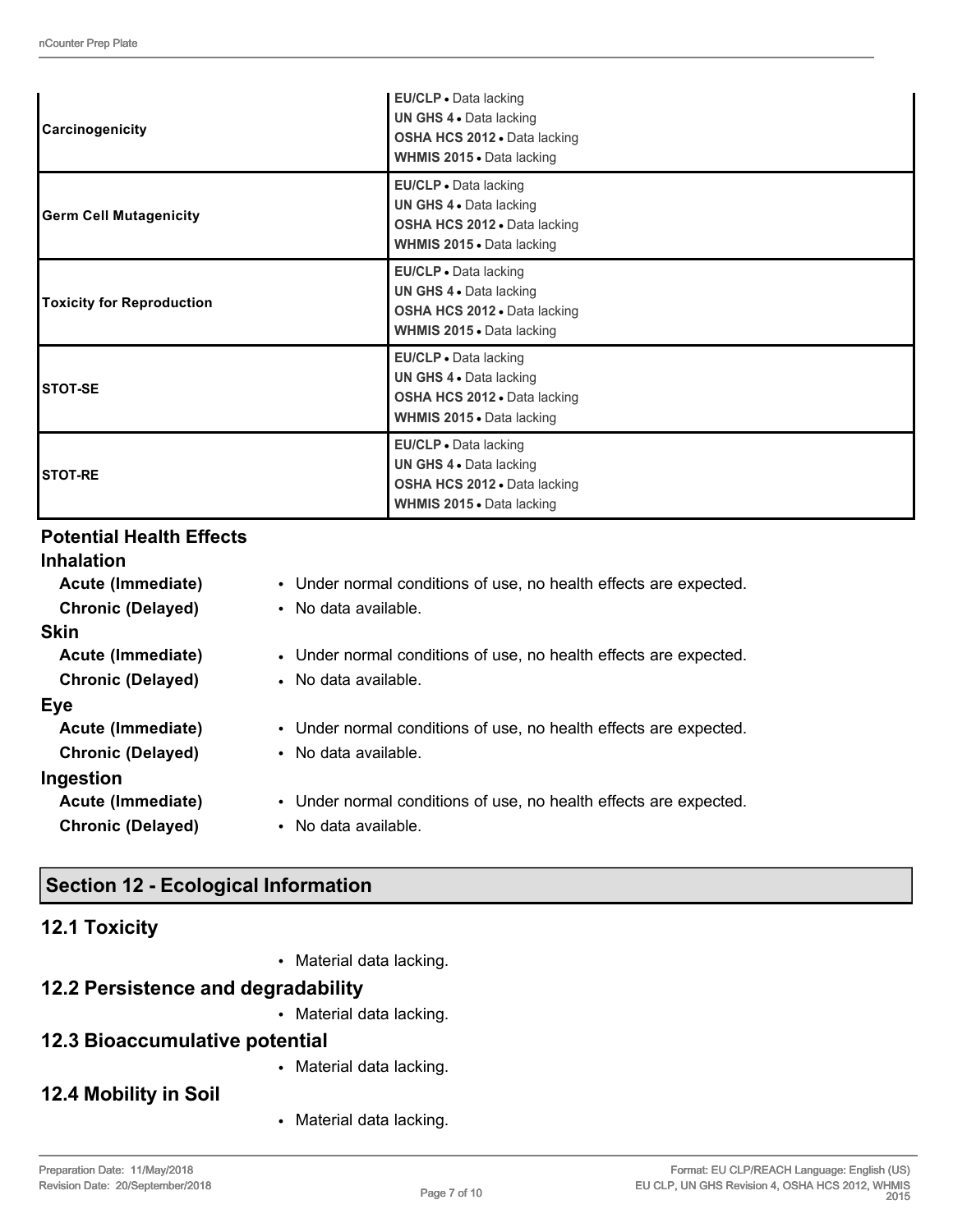## **12.5 Results of PBT and vPvB assessment**

• No PBT and vPvB assessment has been conducted.

#### **12.6 Other adverse effects**

• No studies have been found.

## **Section 13 - Disposal Considerations**

#### **13.1 Waste treatment methods**

- 
- **Product waste** Dispose of content and/or container in accordance with local, regional, national, and/or international regulations.
- 
- **Packaging waste Dispose of content and/or container in accordance with local, regional, national, and/or** international regulations.

## **Section 14 - Transport Information**

|                  | <b>14.1 UN</b><br>number | 14.2 UN proper<br>shipping name | 14.3 Transport hazard<br>class(es) | 14.4 Packing<br>group | <b>14.5 Environmental</b><br>hazards |
|------------------|--------------------------|---------------------------------|------------------------------------|-----------------------|--------------------------------------|
| <b>DOT</b>       | Not Applicable           | Not Regulated                   | Not Applicable                     | Not Applicable        | <b>NDA</b>                           |
| <b>TDG</b>       | Not Applicable           | Not Regulated                   | Not Applicable                     | Not Applicable        | <b>NDA</b>                           |
| <b>IMO/IMDG</b>  | Not Applicable           | Not Regulated                   | Not Applicable                     | Not Applicable        | <b>NDA</b>                           |
| <b>IATA/ICAO</b> | Not Applicable           | Not Regulated                   | Not Applicable                     | Not Applicable        | <b>NDA</b>                           |

#### **14.6 Special precautions for user** • None specified.

**14.7 Transport in bulk according to Annex II of Marpol and the IBC Code** • Data lacking.

## **Section 15 - Regulatory Information**

## **15.1 Safety, health and environmental regulations/legislation specific for the substance or mixture**

| <b>State Right To Know</b>   |            |     |     |     |  |
|------------------------------|------------|-----|-----|-----|--|
| CAS<br>NJ<br>Component<br>МA |            |     |     |     |  |
| Component G                  | 26628-22-8 | Yes | Yes | Yes |  |

| Inventorv   |            |                   |                    |                  |                  |             |
|-------------|------------|-------------------|--------------------|------------------|------------------|-------------|
| Component   | CAS        | <b>Canada DSL</b> | <b>Canada NDSL</b> | <b>EU EINECS</b> | <b>EU ELNICS</b> | <b>TSCA</b> |
| Component G | 26628-22-8 | Yes               | No                 | Yes              | No               | Yes         |

## **Canada**

| ⊺Labor<br>Canada - WHMIS 1988 - Classifications of Substances<br>• Component G | 26628-22-8     | D <sub>1</sub> A |
|--------------------------------------------------------------------------------|----------------|------------------|
| Canada - WHMIS 1988 - Ingredient Disclosure List<br>• Component G              | 26628-22-8 1 % |                  |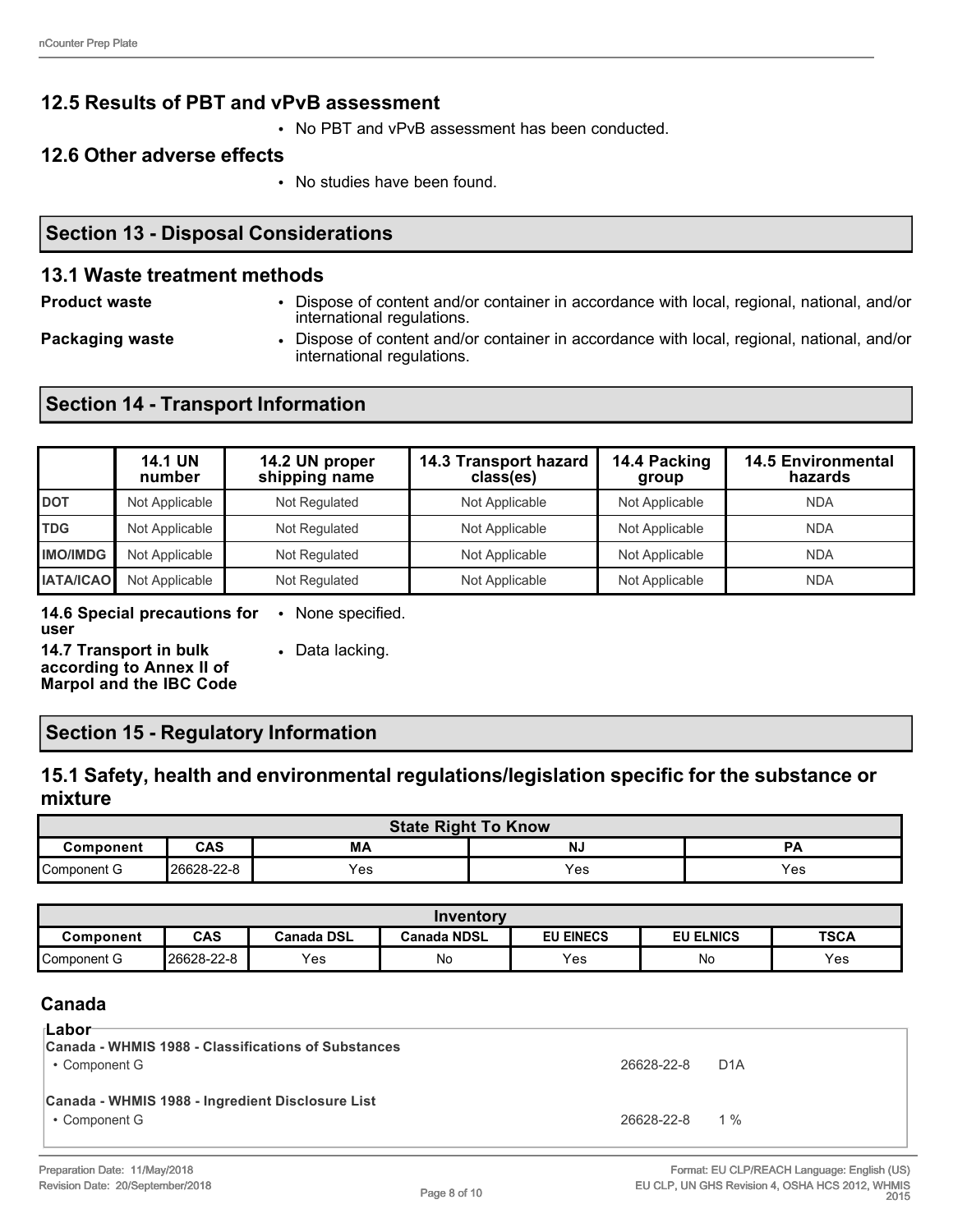| ⊦Environment                                                              |            |                                                   |
|---------------------------------------------------------------------------|------------|---------------------------------------------------|
| <b>Canada - CEPA - Priority Substances List</b>                           |            |                                                   |
| • Component G                                                             | 26628-22-8 | <b>Not Listed</b>                                 |
| <b>United States</b>                                                      |            |                                                   |
| ⊦Labor                                                                    |            |                                                   |
| U.S. - OSHA - Process Safety Management - Highly Hazardous Chemicals      |            |                                                   |
| • Component G                                                             | 26628-22-8 | <b>Not Listed</b>                                 |
| <b>U.S. - OSHA - Specifically Regulated Chemicals</b>                     |            |                                                   |
| • Component G                                                             | 26628-22-8 | Not Listed                                        |
| <b>⊧Environment</b>                                                       |            |                                                   |
| U.S. - CAA (Clean Air Act) - 1990 Hazardous Air Pollutants                |            |                                                   |
| • Component G                                                             | 26628-22-8 | Not Listed                                        |
| U.S. - CERCLA/SARA - Hazardous Substances and their Reportable Quantities |            |                                                   |
| • Component G                                                             | 26628-22-8 | 1000 lb final RQ; 454 kg final<br><b>RQ</b>       |
| U.S. - CERCLA/SARA - Radionuclides and Their Reportable Quantities        |            |                                                   |
| • Component G                                                             | 26628-22-8 | Not Listed                                        |
| U.S. - CERCLA/SARA - Section 302 Extremely Hazardous Substances EPCRA RQs |            |                                                   |
| • Component G                                                             | 26628-22-8 | 1000 lb EPCRA RQ                                  |
| U.S. - CERCLA/SARA - Section 302 Extremely Hazardous Substances TPQs      |            |                                                   |
|                                                                           |            | 500 lb TPQ (this material is a                    |
|                                                                           |            | reactive solid, the TPQ does                      |
| • Component G                                                             | 26628-22-8 | not default to 10000 pounds                       |
|                                                                           |            | for non-powder, non-molten,<br>non-solution form) |
|                                                                           |            |                                                   |
| U.S. - CERCLA/SARA - Section 313 - Emission Reporting                     |            |                                                   |
| • Component G                                                             | 26628-22-8 | 1.0 % de minimis<br>concentration                 |
|                                                                           |            |                                                   |
| U.S. - CERCLA/SARA - Section 313 - PBT Chemical Listing                   |            |                                                   |
| • Component G                                                             | 26628-22-8 | <b>Not Listed</b>                                 |
|                                                                           |            |                                                   |

## **United States - California**

| <b>Environment</b><br>U.S. - California - Proposition 65 - Carcinogens List |            |            |
|-----------------------------------------------------------------------------|------------|------------|
| • Component G                                                               | 26628-22-8 | Not Listed |
| U.S. - California - Proposition 65 - Developmental Toxicity                 |            |            |
| • Component G                                                               | 26628-22-8 | Not Listed |
| U.S. - California - Proposition 65 - Maximum Allowable Dose Levels (MADL)   |            |            |
| • Component G                                                               | 26628-22-8 | Not Listed |
| U.S. - California - Proposition 65 - No Significant Risk Levels (NSRL)      |            |            |
| • Component G                                                               | 26628-22-8 | Not Listed |
| U.S. - California - Proposition 65 - Reproductive Toxicity - Female         |            |            |
| • Component G                                                               | 26628-22-8 | Not Listed |